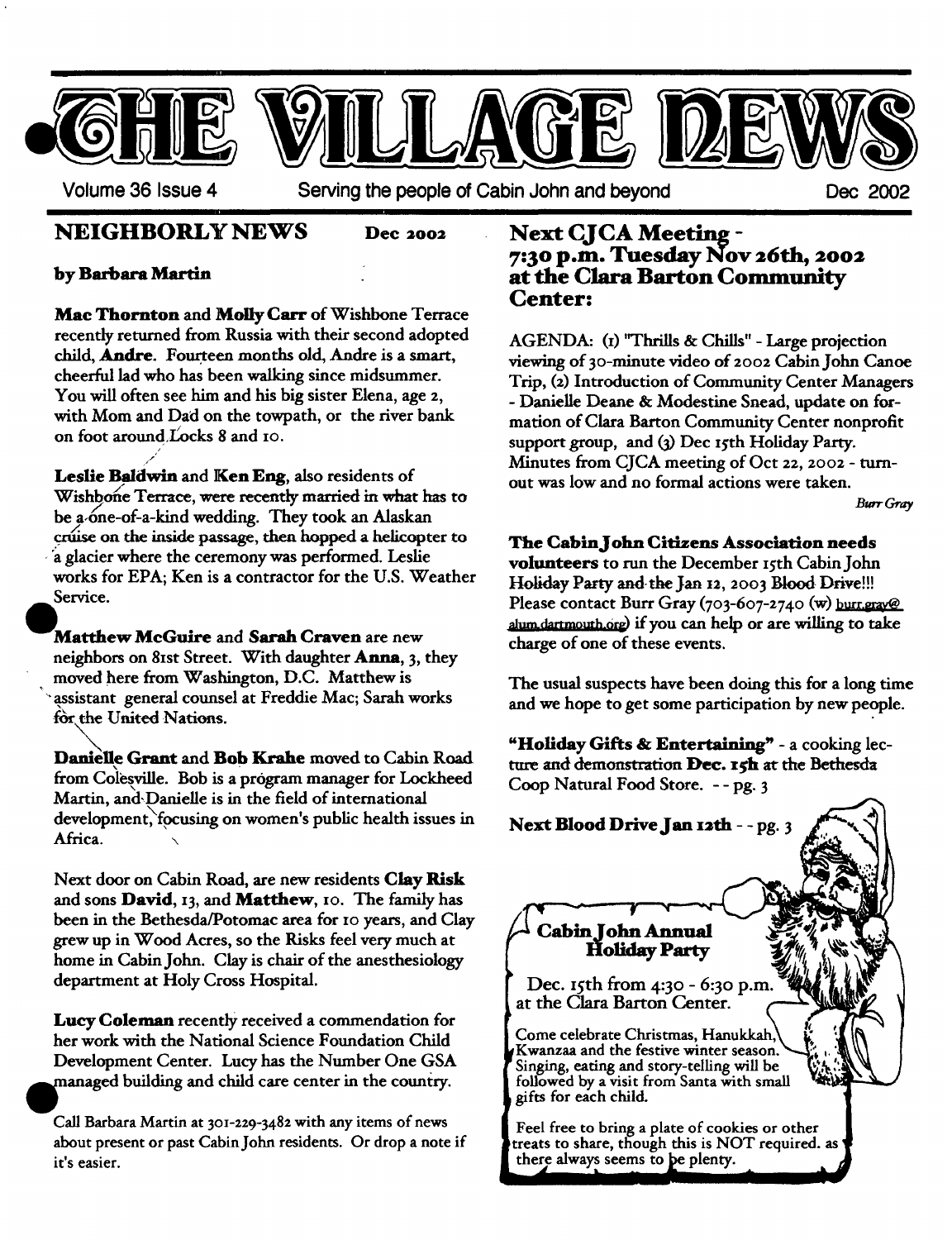## **CABIN JOHN WENT NUTS! -**

On October 12, Cabin Johners and others combed the area for nuts from trees that are needed by the state nurseries. Well, there were fewer walnuts to be had this time around compared to last year, but it was a banner year for acorns. The following members of the Cabin John community looked in their own back yard, and their neighbor's, to come up with the goods: Mark & Blythe Leatherman (white oak acorns), Lesley Trembath & Susan Stewart (walnuts), jlaneen Reutemarm & neighbor's kids - Kyra & Kyle McKenna plus Riley (walnuts), Terri Strassburger & Rob Herscowitz (pin oak acorns), John Gelb (Paw Paw seeds, wakuts, willow oak & white oak acorns), Phil Berneburg (walnuts), Marcia Rucker (walnuts), Tom and Gabriella Rojas (walnuts & white oak acorns), Riley and Lennon Lewis (walnuts). John Gelb and Tom Rojas provided some needed assistance with tree identification, and Mark Leatherman drove the assorted array in his truck to the regiomd collection site just across the river in Virginia. Those folk were quite happy to see Mark, noting while they took his picture that the Cabin John contribution tripled the amount of nuts & acorns assembled at that site. Others took their nuts to the Cabin John Reg. Park collection site This event will repeat itself each year so givesome thought as to what trees you have on your property, and-maybe-next year you-can-collect a-few acorns, etc.

Despite the rain, on October 30th, we had 12 folks who participated in

## **SAFE NEIGHBORHOOD DAYIV**

an event that is growing in other communities as a way to raise safety awareness both in drivers and pedestrians. Most posted signs (pre-fab and home-made) on their streets, a few held signs while on the bus stops with their children, and the Martins (faithful SND supporters that they are!) placed their bull beside MacArthur Blvd for the event, too! In all, there were about 50 signs all over Cabin John for the day! As usual, while posting and removing the signs, we watched numerous cars running stop signs and driving on the bike path. (On that note, see the short article elsewhere in this edition on the status of the bike path safety features.)

A big thank you goes out to the following Cabin John residents for participating in the 4th semi-annual CJ Safe Neighborhood Day: Deborah Duffy, John Gelb, Gabrielle Herderschee-Hunter, Lynn Hopkins, Reed & Barbara Martin (& their bull!), Meredith McGuire, Karen Melchar, Marls Myles, Ruth & John Rabner, and Lori Rieckelman. All posted signs throughout Cabin John reminding drivers and pedestrians to be cautious & careful while

#### **A Very Scary Cabin John Halloween Party.**

The first recent community Halloween party proved to be a draw for about 50 very scary kids and 5o very scary, yet intriguing, parents. The general amnesty that was decreed during the evening prevents further description of the parents' costumes. The effort was jointly organized by the Clara Barton Center for Children, the Clara Barton Community Center (excellent effort by the new managers there, Modestine Snead and Danielle Deane), and CJCA. The party went strong for about one hour and made for a really good warm-up to the real work of on-street trick-or-treating. While the impetus for the party came from the unique circumstances of events of the fail, it is quite possible that we will do this again. The party seems to fit reasonably well in the lull just before the kids head out on the streets.

Anyway, there were a number of people that helped with the project. Pam Zilly and Nicole Marine helped set up the room along with Maura Dillon and Liz Clark. Lorena Clark, Jessica Stahl, Katie Barnhard, Rachel D'elia, Kathleen Morrison and some other friends dropped in to decorate the room on the preceding Wed. afternoon. Jessica, Lorena, Maura and Liz also set up the Haunted House. Ruth Rabner helped with the setup, and brought some activities; Nicole also ran the apple game which was the hit of the evening. All of the kids tried it! Liz ran a craft table that involved painting your own miniature pumpkin that had been donated by the Bethesda Coop. Danielle Dean, Modestine Snead, and George from the Recreation Dept helped set up and run the games, and helped with the clean up. Kathteen Black helped with some of the games as well. In addition to donating the tiny pumpkins, Helen Atkocius and the Bethesda Coop contributed a large box of apples for the games. CJCA donated two of the six foot subs from Glen Echo so no one went back on the street hungry.

Interest by Bank of America - Bank of America has expressed a possible interest in moving into the space in the shopping center where BB&T used to be locared. If there is a need for CJCA input on this matter over the next two months, we will use the CJCA email system.

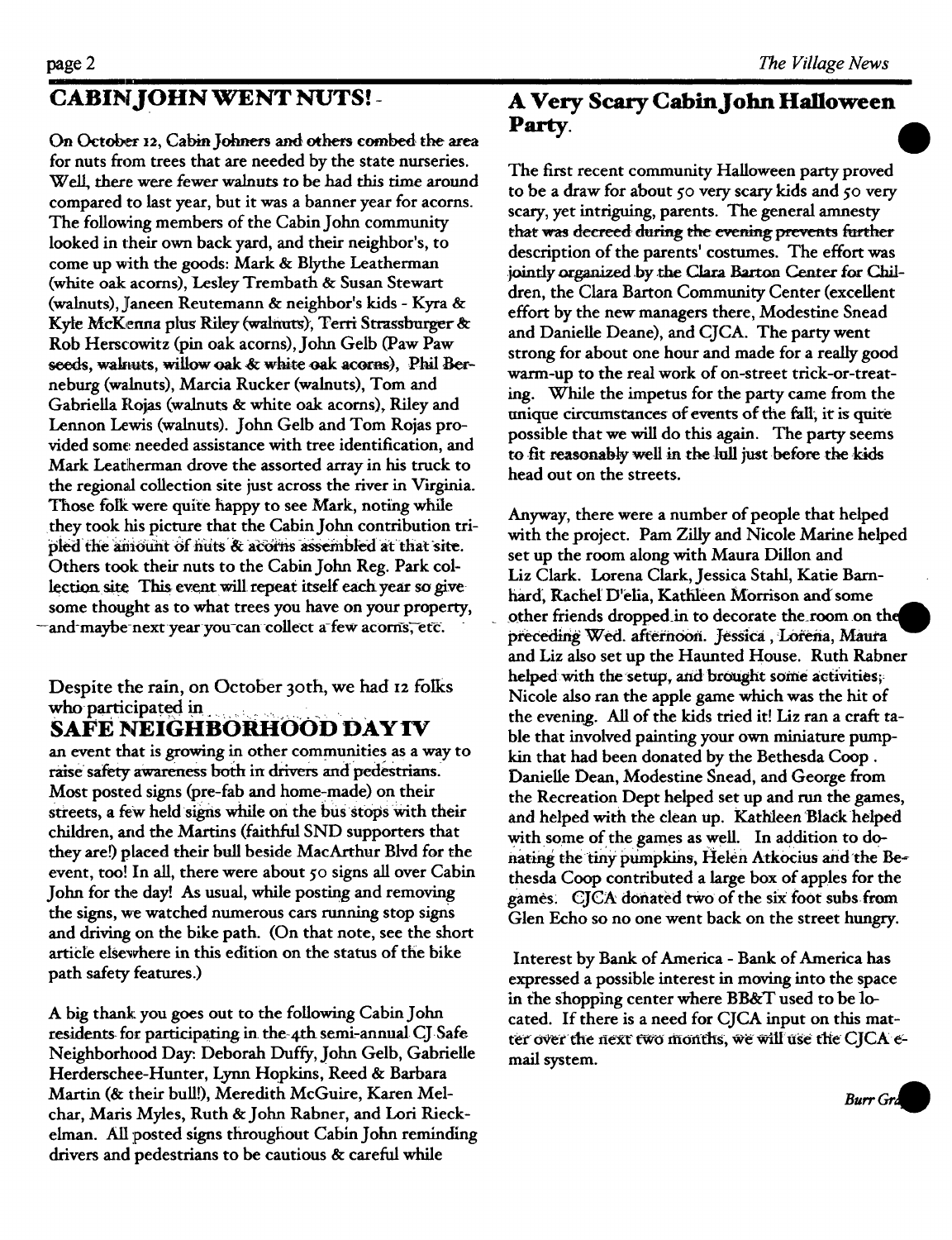**e** 

## **Bike Path Safety Progress-**

At a November 1st meeting along the bike path in Cabin John, the County personnel (Pat Bradley) presented the County's proposal to keep cars from driving or turning onto the bike path. Susan Roberts (CJCA Bike Path contact), Gabrielle Herderschee-Hunter, Barbara & Reed:Martin, Ruth Rabner, and Burr Gray attended the meeting. This is the single biggest safety issue and risk to Cabin John residents regarding the bike path.

The proposal (as shown in some computer-generated schematics which reflected serious consideration by the County) is to install small rubber curb-like devices with vertical poles along the bike path between the path and MacArthur Blvd leading up to certain intersections. The County's plans addressed the Persimmon Tree Road intersection and,the area generally between Seven Locks Road and 8oth Street. Gaps would occur between the devices to accommodate private driveways and side streets. There will also be a 2-3 ft space between the road and the devices to accommodate east-bound cyclists on/MacArthur.

We reminded Pat Bradley to also focus on the intersection near the Clara Barton Community Center., and provided him again with the other concerns that we have presented to the County regarding the bike path and other traffic-related issues in Cabin John. The County expects to install the safety devices in the spring. In the meanwhile, there is not much distinction between the road and the bike path, so please be alert when you are on the bike path.

*Burr Gray* 



## **Jan I2, 2003 Blood Drive -**

The need for blood continues to be urgent and the holidays are particularly tough on blood collection. This year, Cabin John Citizens Association, in conjunction with the surrounding communities, will be sponsoring three blood drives.

The first is on January 12, 2003 (10:00 - 4:00 p.m.) at the Clara Barton Community Center. If you are eligible and interested in donating blood, please get a time slot from Larry Heflin (3Ol-229-4674 (h), lhheflin@juno.com). The entire donation process (from check-in to donation to eating refreshments) takes about  $\mathbf r$  hr. We also need  $\varsigma$  or 6 volunteers to man the sign-in desk for a one-hour period each; Please let Larry know if you can help with the front desk. This is the last Village News edition that will come out before the Blood Drive, so please contact Larry now even if you are not certain of your availability on the I2th.

Eligibility- You've seen this before but here we go. People who can donate are, in general: people in good health, 17 years or oider, and weighing at least 110 lbs. People who can't donate are: (1) people who received a tattoo one year prior to the date of donation, (2) most people taking antibiotics, (3) most people taking blood thinners, (4) most people who are not feelingwell, have a cold, or sore throat,  $\zeta$  people who have a temperature at the time of donation, (6) people who have been in England for a total combined period of 3 months from Jan. I, 1980 to the present, and  $(7)$  people who have been in Eastern or Western Europe for a total combined time of 6 months or more since Jan x, 1980. Call  $1-800-448-5433$  if you have any questions regarding eligibility. Please read carefully the above tougher new restrictions affecting those people who have spent a fair amount of time in Europe. Better to find out ahead of time if you are eligible to give than to get to the event and be disqualified.

*Burr Gray* 

"Holiday Gifts & Entertaining" - a cooking lecture and demonstration at the Bethesda Coop Natural Food Store. December 15th, 8:30 - 10:00 am Learn to make elegant gifts from your kitchen, plus appetizers and desserts (including gingerbread cookies). Pre-registration required - sign up at the Coop or call instructor Mimi Clark - the Veggie Gourmet - at 7o3-643-2713 . cost: \$25 per person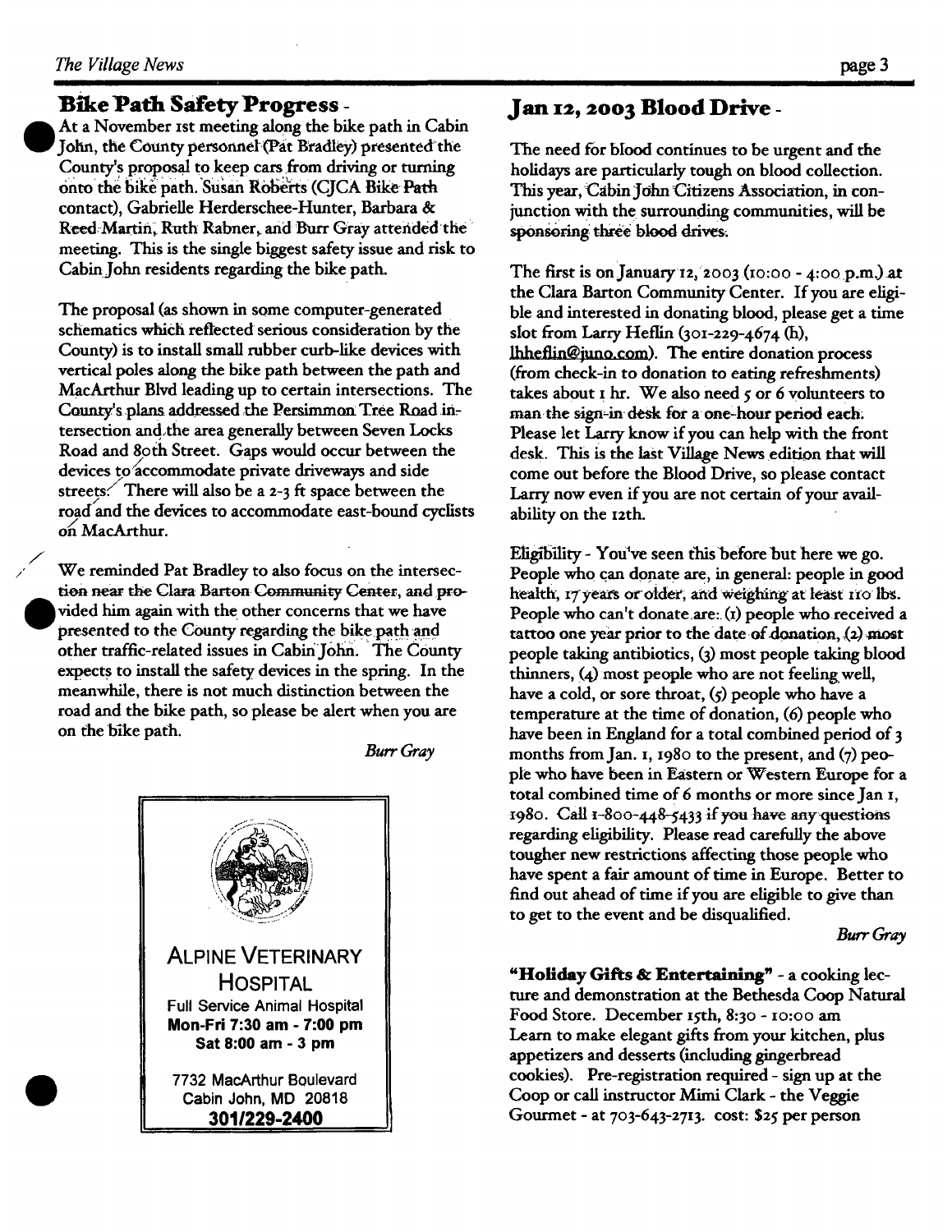

www.abeillehomes.com



Landscape Design . Installation . Decks Retaining Walls . Maintenance . Hauling . Gutters



P.O. Box 498 Cabin John, Maryland 20818

John Hughes 301-589-6040



**Mike Roark** 

 $P.\Omega$  Rox 343 Cabin John, MD 20818 Service Manager



/upgrades

Discount-Home Networks





Stump Removal . Light Hauling Gutter Cleaning . Brush Removal Feed . Storm Damage Removal

Pager 913-8625 Office / Home 229-7016 Emergency 229-5283

**Licensed & Insured**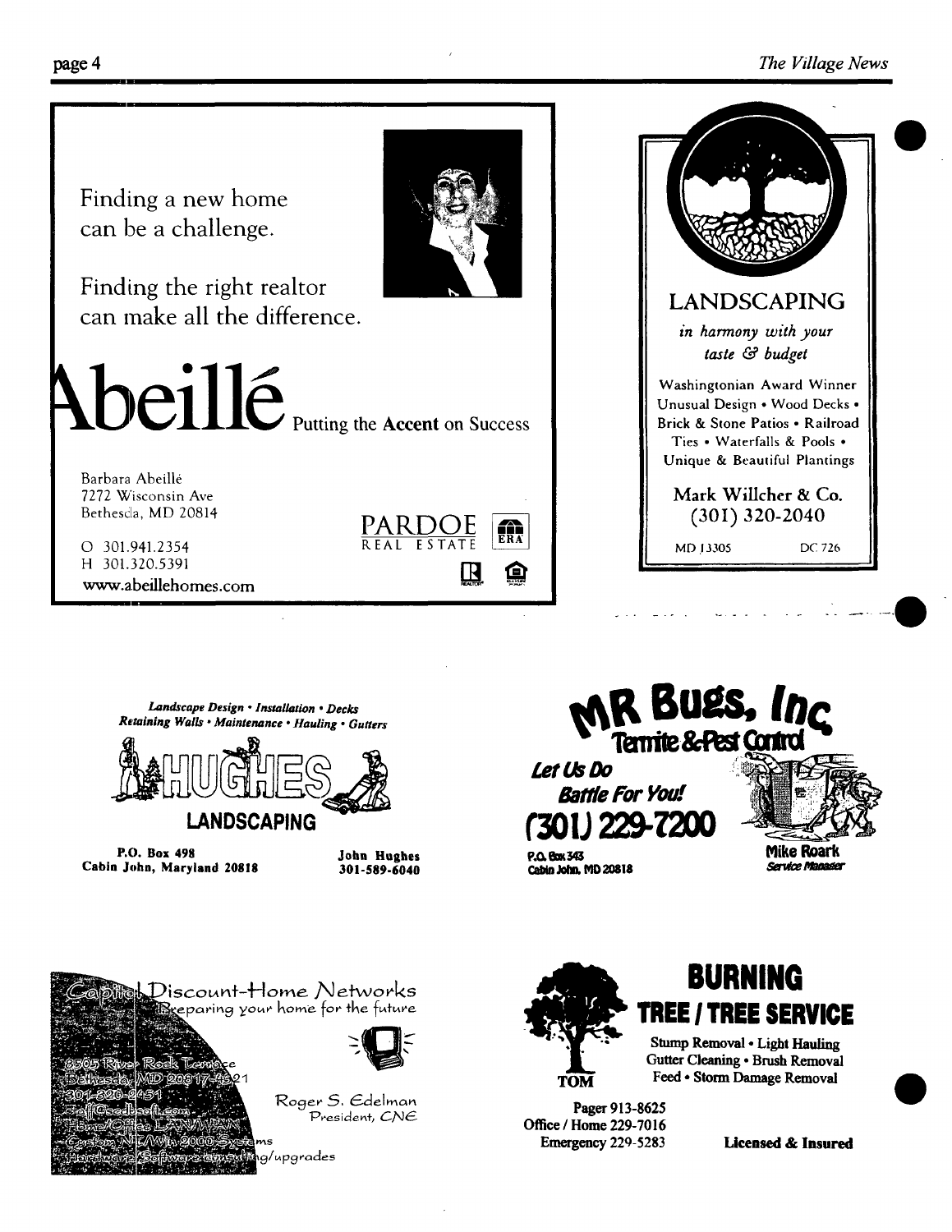## **DIANA CARTER AND :THE BABY CLUB**

#### by Barbara Martin

Cabin John has book clubs, a garden club, a hiking club, and now a Baby Club. The Baby Club's coordinator is Diana Carter of Riverside Avenue.

Diana Cart grew up in Orange County, Southern California, in a suburban neighborhood 4 miles from Newport Beach. She is #6 in a family of two boys and six girls, four of whom still live in California. When Diana was t6, her father's job (software engineer) took them to Tokyo, Japan, for one year, an experience that she says greatly influenced her life. After finishing her bachelor's degree in psychology from University of California at Itvine, she joined her family in Pittsburgh where her father had just taken a new job.

Setting her sights on a career in physical therapy, Diana enrolled for some prerequisite classes at Pittsburgh's Carnegie Mellon University. One of her classes was physics, and the teaching assistant was Adriaan Carter-Adi-a Cabin John boy who had grown up in houses on Macarthur Boulevard and 81st Street. Adi was at Carnegie Mellon getting his Ph.D. in physics.

Friendship and romance bkoomed. But Adi finished his degree and returned to Maryland for post-doctoral work at the Naval Research Lab. Diana stayed in Pittsburgh for another year to complete her course work, and came to Cabin John in May 1996. Adi then got a job at the National Institute of Standards and Technology in the summer of 1997.

Diana entered graduate school at the University of Maryland in a 2-year Master's program in speech language pathology, then worked for Montgomery County Public Schools as a speech pathologist.

Diana and Adi lived with Adi's grandmother in her old house on Riverside Avenue for a while. Then they decided to buy the house from Adi's grandmother, raze it, and build a new one on the site. During construction, all the family lived together in the 81st Street house that had belonged to Adi's parents, Cynthia and Forrest Carter.

With a rented bulldozer, a minimum of instructions, and the help of good friends and Adi's brothers, Aymar and Evert, the house and garage were knocked down in I day. "But then it took us a week to pick up all the debris," Di-

ana remembers. With a Tom Manion design, Adi did most of the general contracting, and the house was ready in the fall of 2000. Grandma Van Heeckeren lives with them. And in November the family was joined by baby Joshua. Diana took maternity leave, then finished the school year working part-time while a neighbor watched Josh.

Shortly after Josh was born, Diana was walking with him and met another baby-walking mother, Monica Pittman with her son, Taylor. Monica was just organizing a club for new mothers and the group started with five women who had given birth in November--and defying all statistical probability--within 8 days of each other.

"We met once a week to encourage each other. Sleeping and eating were our big subjects." As the original morns met other women with newbabies, the group expanded. When Monica Pittman returned to work, Diana became the group's coordinator. The Baby Club now has 16 members, 12 of them Cabin John residents. "At any meeting, we usually have 6 or 7 moms with their babies. Sometimes we meet in a park. We've also gone to the Reston zoo, and once we met at Barnes & Noble. We take turns planning what we're going to do."

All of the original 5 mothers are still active members. Six of the 16 work part-time. The babies range from 3 to 18 months. Once in a while an older sibling may come along on an outing, although all but three of the members are first-time mothers. Within the group, a baby-sitting coop has been. fotaned, coordinated by club member Shannon Turkewitz.

"It has been a wonderful experience for all of us," says Diana. "I've met good neighbors who have become good friends, and with this network of other mothers around, I never feel lonely during the day." The Baby Club is a welcome part of Cabin John's life.

Looking for a life changing experience?

Come to Glen Echo Baptist Church at 2 Vassar Circle, where you will be educated as to what God's Word means. All teaching is straight from the Bible.

Sunday School 9:30am Sunday Services 11:00am and 6:00pm

Wed nite service at 7:00pm. Wed, children 6-10yrs at the Annex (University & Harvard Sts) 7:00pm.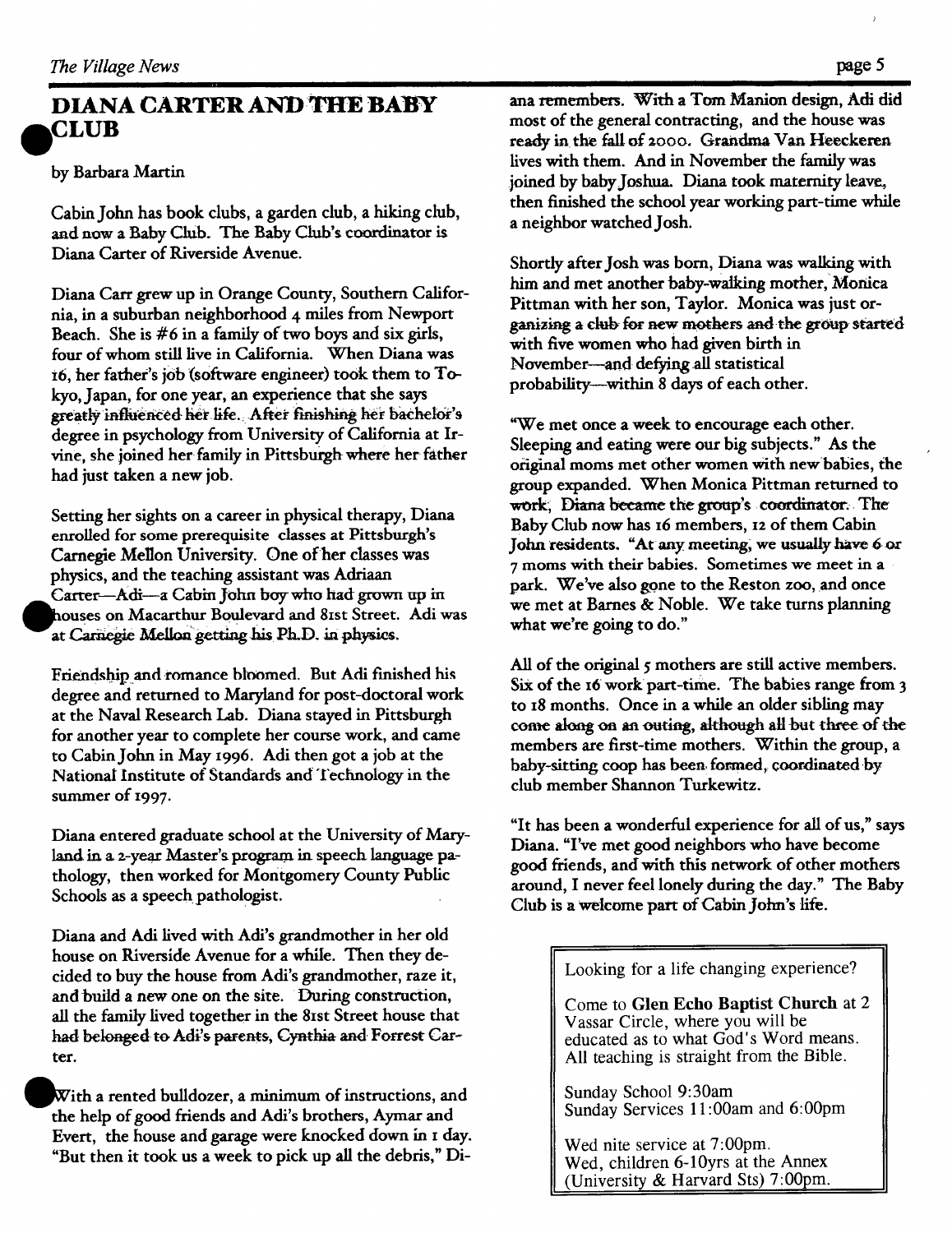

### **Last Call!**

The Cabin John Community Directory is almost ready to go to the press. We have the information returned on forms published in the Village News last spring and submitted from canvassers who went house to house in the summer and fall.

If you did not return a form, were not contacted by a canvasser or your family's information has :hanged, we need to hear from you immediately.

We also need to hear from you if you would like **place is vertex** is the directory and you have not already provided the information.

Contact Forrest and Lorraine Minor at 301-229-3515.

#### **The Home Advisor**

**By John Rabner** 

Leaves are falling everywhere this time of year and that age-old ritual of moving them to the road is in full swing. Soon that white stuff may be falling too!

Being a guy who loves machines and such, I did something the other day that has changed leaf-raking forever... I bought a leaf blower! No, not one of those wimpy hand one's, but a big push behind monster! You've seen them, the one the 'other guy' has and you wish you had!

So, I knew that I would be the envy of my block to have one and thought why not spread the joy. Several of us co-op'd a snow blower a couple of years ago (when we had real snow) so why not a leaf blower too! Now, our corner is the proud owner of  $a \, \varsigma$  hp Little Wonder push behind blower. My yard-raking project, which normally takes 3-4 hrs, was completed in less than I hour! And even better, my kids wanted to help!! I haven't been this excited since I installed my new sump pump-

And now for those other blowers, one of which is in my garage, there are some great uses this time of year for them too. Gutter cleaning can be a real blast by using that hand blower to clear them. You will want to clean your gutters before doing the yard. One final note, remind your kids that playing in leaf piles by the road can be dangerous due to cars not seeing them.

Now, some of you may be thinking that I'm some kind of machine maniac (or worse!) Next month we will feature the opinion and ideas that remove gas power from the yard maintenance picture. A lot of folks prefer raking and shoveling - so if you're one and you want your thoughts included, get them in by Dec. I.

As an update to the last column, the CJCA has decided to sponsor the next "dumpster Day" clean up for spring zoo3. Our last events were an overflowing success and predict the same for our next. And remember, you have two opportunities each year to cat the county for special pick-ups. Don't be shy about using them!

Contributed by local resident John Rabner, owner of ISt Choice Painting and Home Improvements. To ask question and/or make contributions to this column, call 301-229-910d or e-mail jrabner@comcast.net. For a complete copy of the Home Advisor, go to www.golstchoice.com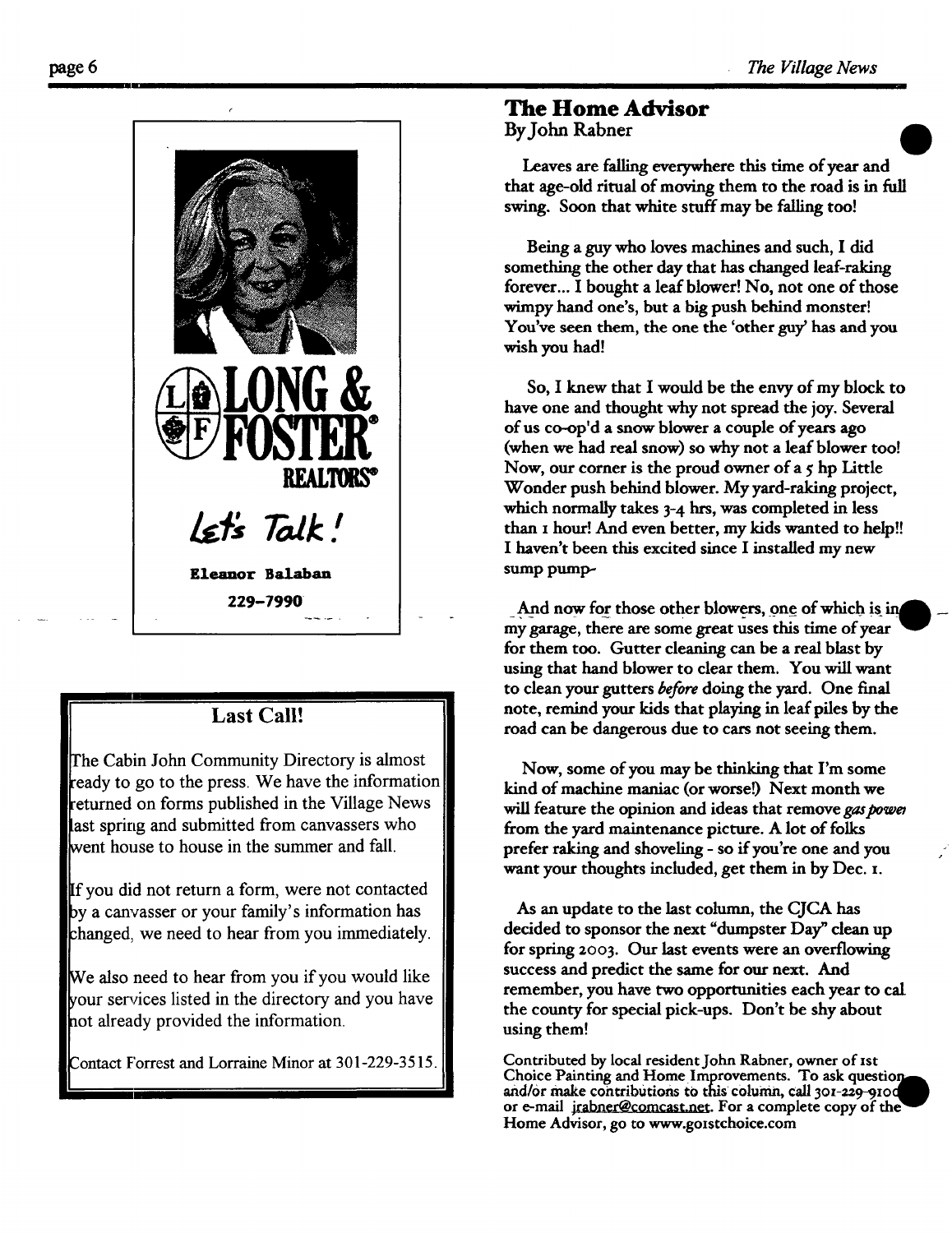

. Co-sponsored by the Cabin John Citizens Association and the Clara Barton Community Center.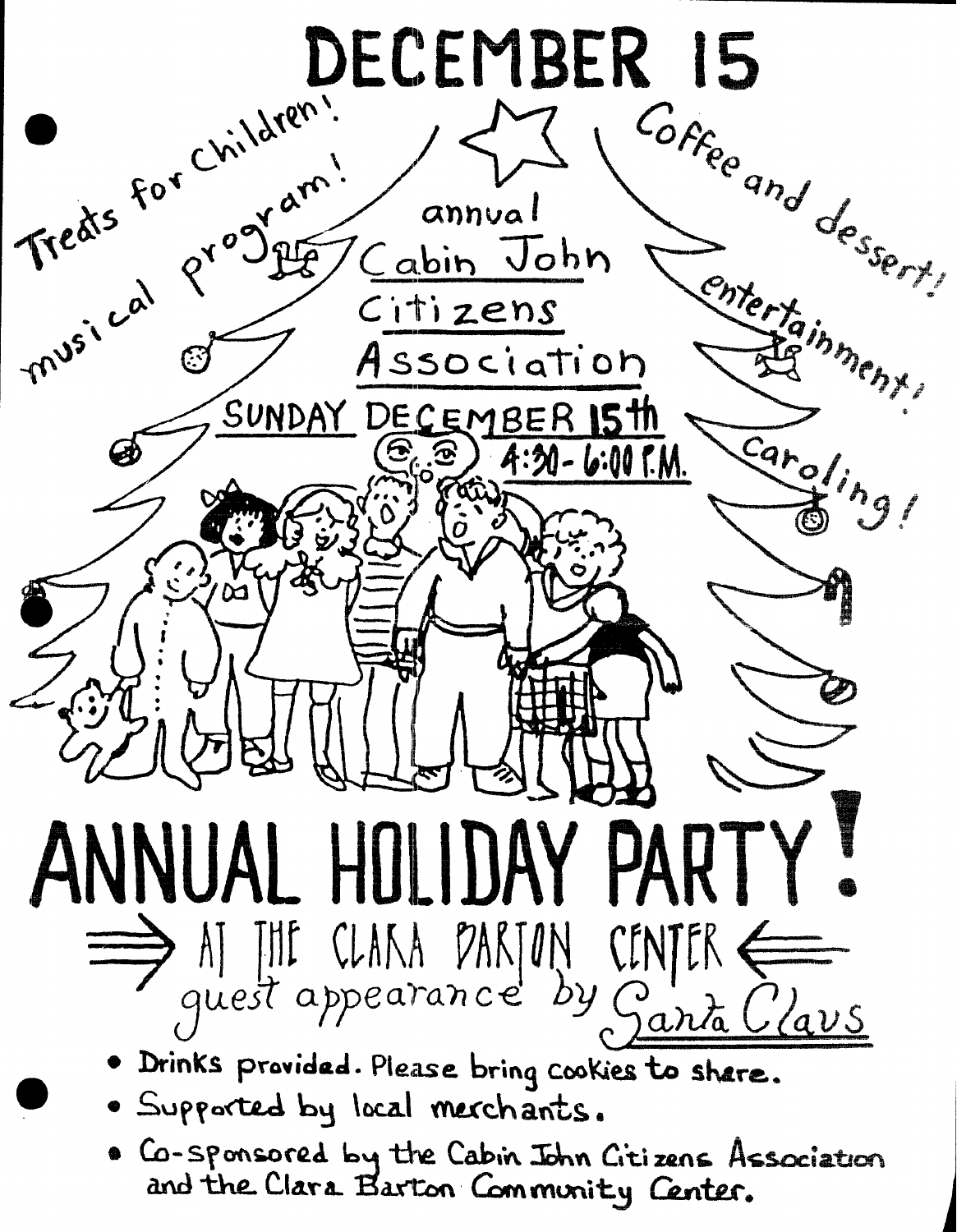#### **LOOKING BACKWARD IN CABIN IOHN**

By Andrew E. Rice

(Every year I pick a month and read through the back copies of The Village News for that month. This year it's November. What was happening in Cabin John in past Novembers? Here are a few items.)

"Career Day a Triumph" was the headline on a story in November 197x reporting that the Career Day held at the Clara Barton School was a "first for Montgomery County." Some 40 adults came to the school to talk about their careers, almost all from the Cabin John community. As the story put it, "the boys and girls were delighted to have their neighbors introducing them to the mysteries of stethoscopes, acetylene torches, and quantitycooking. The kids climbed on the fire engine, tried on handcuffs, ran an adding machine, danced ballet routines, had a ball and learned."

The same issue of the paper reported on the results of a survey of community opinion on future development of Cabin John. One of the topics was what to do with the commercially zoned area (which is now the MacArthur Square shopping center, but was then occupied by Tuohey's tavern/restaurant). Of the 269 respondents to the questionnaire (about 55% of the 505 circulated), "a small tastefully designed shopping center had a large number of supporters." Sixty responses favored a bank, 73 a gas station, and 53 a co-op store, with many other possibilities mentioned. People also saw the site as a good place for some community facilities. There were 98 votes for a library, 41 for a community center, and 25 for a day care center.

The big news in November 1976 was the forthcoming reopening of the Union Arch after its long closure following the crash of one of its stones on the parkway below. But even as this change for the better was being hailed, another story in the paper told of the end of public transportation in Cabin John with the shutdown of the N-8 bus line which ran from Sibley Hospital to our town. [It was not until I984, with the coming of Metrorail-service to Bethesda-and the establishment of subsidized "Ride-On" service in Montgomery County that buses again ran in Cabin John.]

A November 1978 headline proclaimed: "Cabin John Site Rejected for Sewage Plant." A site along the stream bed of Cabin John Creek had been one of the possibilities for a new country sewage treatment plant. However, said County Executive James Gleason, "the public hearing testimony convinced me that the adverse environmental and community impact of development of a sewage treatment plant at this location is too great to accept." Added The Village News: "This victory for Cabin John could not have been achieved without timely and concerted community action."

In 1985, the paper announced that the Wild Bird Center would be establishing itself in December at 7687 MacArthur Boulevard [where Potomac Outdoors is now

located]. The flourishing of this initial store  $-$  dedicated to "products, gifts and antiques concerning birds and nature" - led its owner, George Petrides, eventually to build on his Cabin John base to develop additional stores, so that now there exists a chain of Wild Bird Centers in various parts of the country.

#### Clara Barton National **Historic Site** features **tours and exhibits highlighting the recent discovery of Clara Barton's Office to Locate Misshag Soldiers**

The public is cordially invited to attend ranger and volunteer-conducted tours at Clara Barton National Historic Site, 5801 Oxford Road, Glen Echo, from 10 am to 4 pm daily. Tours are free, open to all ages and begin promptly on the hour. During December, the National Park Service highlights the 1997 discovery of Clara Barton's 1861-1868, Office to Locate Missing Soldiers, on 7th Street in Washington City during the Civil War. What was uncovered here? What new light has been shed on this aspect of Civil War history? Join us in December and learn about this exciting new window on the past. For additional information, visit the Clara Barton NHS web site at www.nps.gov/clba or call 301-492-6245.

*Lorraine Minor*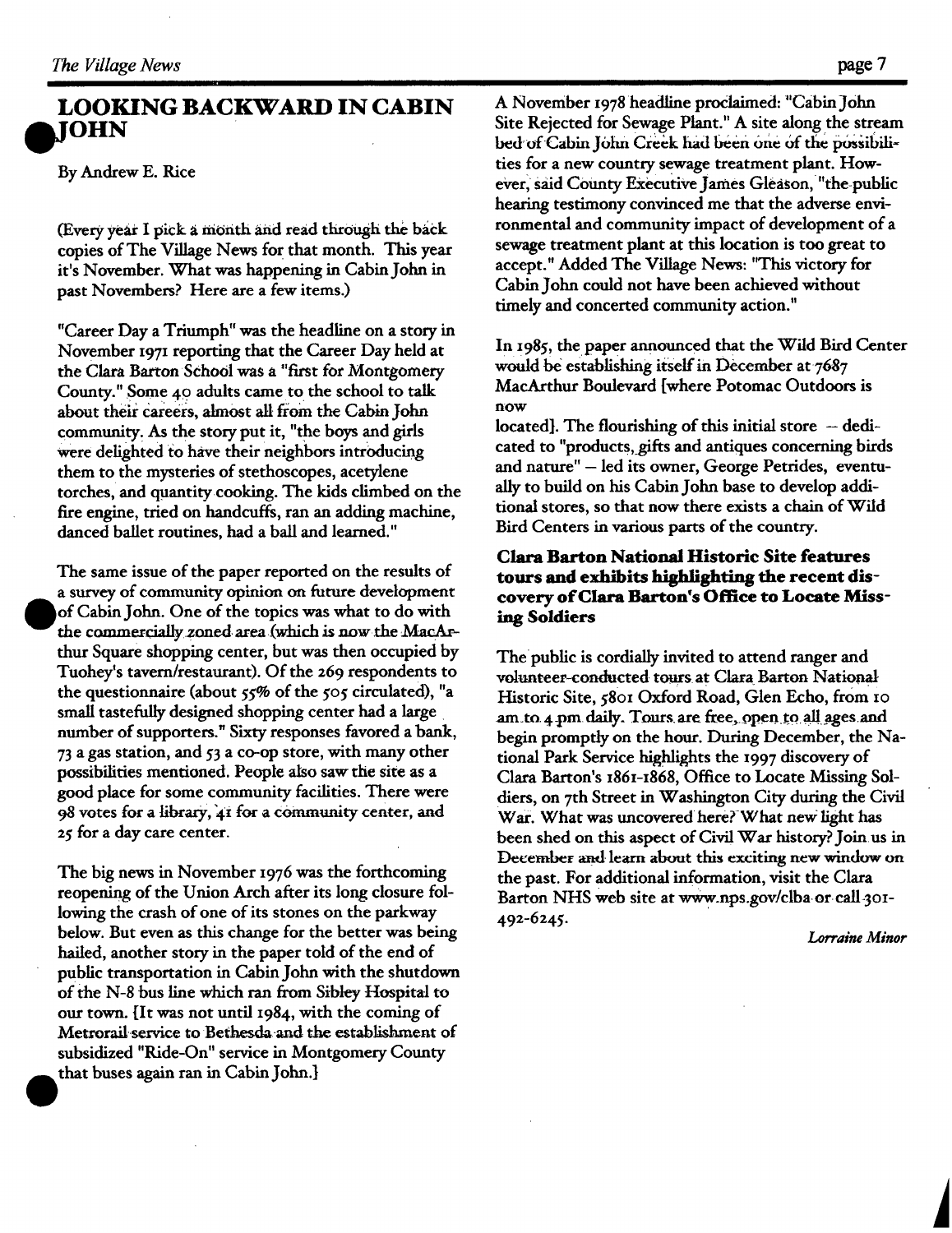#### **CLASSIFIED ADS**

HOME WANTED for five person family. Please call 240-832-6971.

FOR SALE: Two Snow Tires. Vredestein Snow+, radial steel tubeless, 185 SR 1490 Q M & S. One light season's use, can't tell from new. From Radial Tire. \$50/pair. Bob 301-320-3946 / 202-285-0855.

FOR SALE: Two Gorgeous Chinese Jackets. 100% woman's silk, medium length, hand-embroidered, brand new, from China. 1) red, large, Dragon & Phoenix patter, \$200. 2) purple, medium, Flower pattern, silk insulation. \$150. Also three beautiful beaded purses from China. \$50 each. All great & unusual holiday gifts. Rosaline w. 202-822=8808 / c. 703-625-5532

CARDS AND GIFTS for Nature Lovers Original Butterfly and botanical prints, hand-tinted photographs, holiday cards suitable for framing. B. Kloc Kalicao Arts 301-320-0537

HOLIDAY SERVICE. The Hermon Presbyterian Church located at 7801 Persimmon Tree Lane was established in 1874 and is listed on the Historical Register of Montgomery County. Hermon will be celebrating the holiday season with its annual Christmas Vespers Service on Sunday, December 22nd at 7:00 PM. Come join us. All denominations are welcome.

MOVING SALE. Piano, 1946 Baldwin Spinet, \$900 or best offer. Also walnut China Cabinet, Large solid oak entertainment center with pocket doors, sturdy oak pedestal table with leaf (41" extends to 60"). Please call 301-320-9478.

Looking for that special HOLIDAY GIFT? Order a portrait of home or family in oil or watercolor by Cabin John resident Robinwyn Lewis. Call 301-229-1623 for additional information..

FOR SALE Brand new, 6-volt battery operated deep Junior. Retails \$225 will sell for \$150. Call Missy for more info 301-320-7739

To place an ad in the Village News classifieds, send us your ad **and payment of \$0.25 per word by the deadline. If you have questions, call Lorraine Minor at (301) 229-3515.** 

#### **NEIGHBORHOOD SERVICES**

MASSAGE THERAPIST/REIKI MASTER.

Enjoy a personalized massage treatment without leaving home. Swedish/Sports/Shiatsu/Reflexology/ Myofascial Release \$70/hr or \$95 1 ½hr. Call Sioux on 301-717-3236.

CHILD CARE. Licensed Family Day Care. 15 yrs. experience, references. Call Siew at 301-320-4280.

GET THE STRESS OUT!! MASSAGE

THERAPY. Receive a soothing Swedish/Deep Tissue Massage in your own home. Only \$75.00/hr. Gift Certificates available. Call Dominique @ 301-263-2783; 301-728-5367 (cell) or Racerdom@AOL.com

DOG WALKING: Day time walks for your canine companions. To arrange a walking schedule for your furry friends, please call Cabin John Dog Walks at 301-229-7123

CABIN JOHN AMERICAN-CHINESE UNITED. METHODIST CHURCH 7703 MacArthur

Boulevard. Mixed cultural and traditional background, American and Chinese united in worshiping and serving God together. Residents of Cabin John and surrounding areas: you are warmly invited to share with us. Come and experience the Blessings!!!! English service 10:00 AM, Chinese service 11:15 AM on Sundays. Fellowship groups meet on Fridays at 8:00 PM for youth, young professionals, families and children. Call church office at 301-229-8233.

MUSIC LESSONS VIOLIN, VIOLA AND PIANO STUDIO. All ages, all levels. Ensemble workshops. Vera Dolezal. 301-229-5685.

HAULING Reasonable. Yard/garage items. Lawn cutting and hedge trimming. Prefer small jobs. Call Ed. **301-424-4420.** 

ENGLISH TUTORING. Grammar, composition, vocabulary, reading, organizational and study skills. Specializing in middle and high school levels. I'm a teacher who loves to teach! \$40/hr. Catherine Kapp (301) 320-5656. Conveniently located in Cabin John.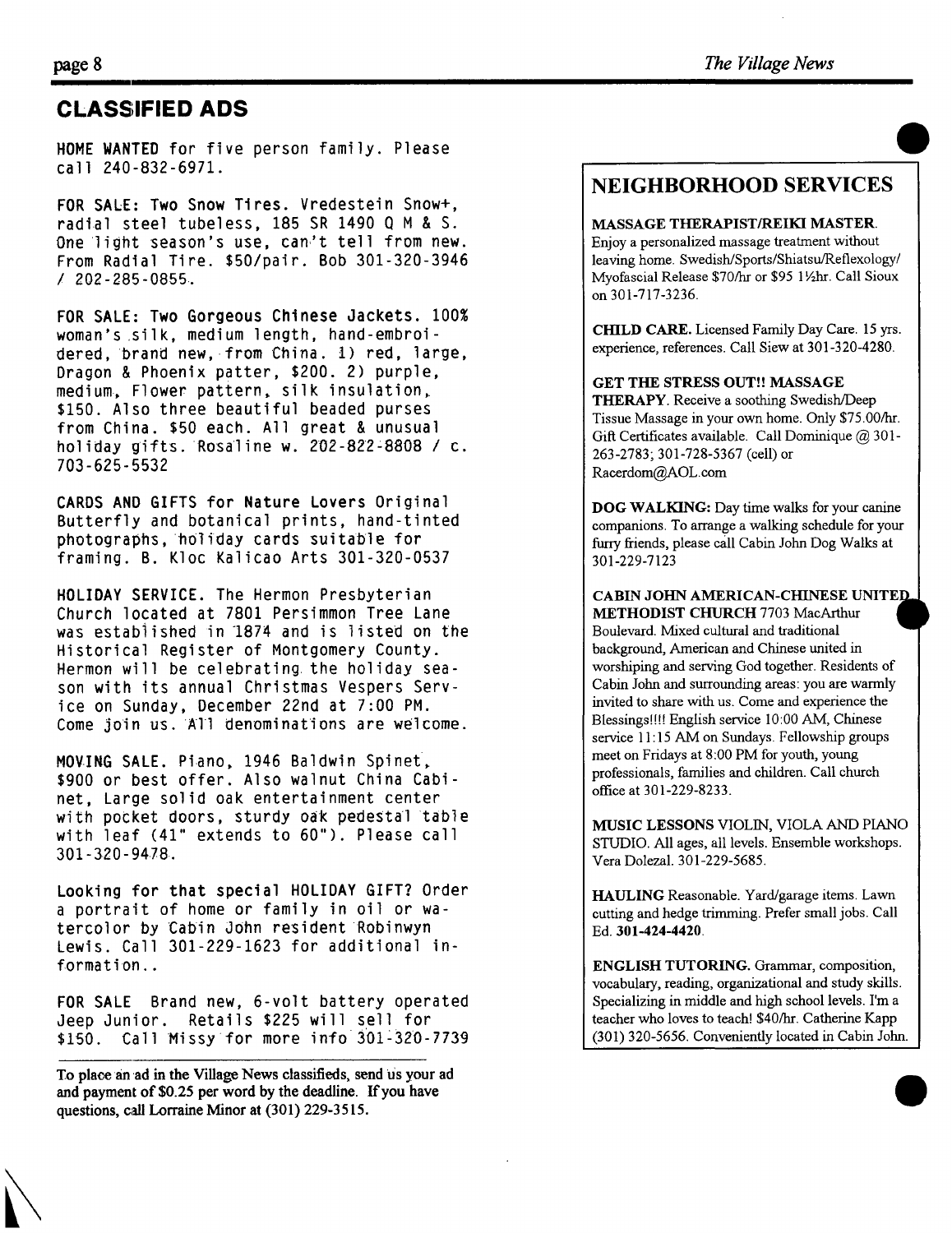The Cabin John Citizens Association and the Clara Barton Center for Children are sponsoring a Holiday Drive for Kids! This will benefit the Children's Law Center; a local group that helps abandoned, abused and neglected children. These kids need everything. Please help. Items can be dropped off at the Community Center at any time during the Holiday party.

Some items needed:

(all items should be new or \*gently\* used) winter clothes toys and games mittens, hats, gloves books non-perishable food items shoes, socks jackets, winter coats

The Children's Law Center helps abandoned, abused and neglected children in D.C. fine safe, permanent homes and the education, health and social services they need by providing comprehensive, free legal services to children, their families, and foster and kinship caregivers. The Center helps more than 400 children and families each year.

Any questions, call Maria Whiteaker at 301-320-9798.

#### I **AN OPEN .APPEAL FOR THE RETURN OF TREASURED ITEM**

Halloween evening I put a large bowl full of candy on our stoop in front of our front door. Sometime between 8:15 and 9:50, someone decided that candy was not enough...or they just got here too late for candy. That someone stole my bowl. I want that bowl returned. It came from my deceased brother's kitchen. It has great sentimental value to me. The bowl is approximately i2" wide by 6" tall, round, glossy white with a large blue band on the inside near the top. Made in Italy.

If any household discovers a recent, unaccountable addition toyour cupboard that resembles this description, its return would be appreciated. You can return it to the front door from where it was stolen, Thanking you in advance.

Bob Epstein 7go9 Arden Road